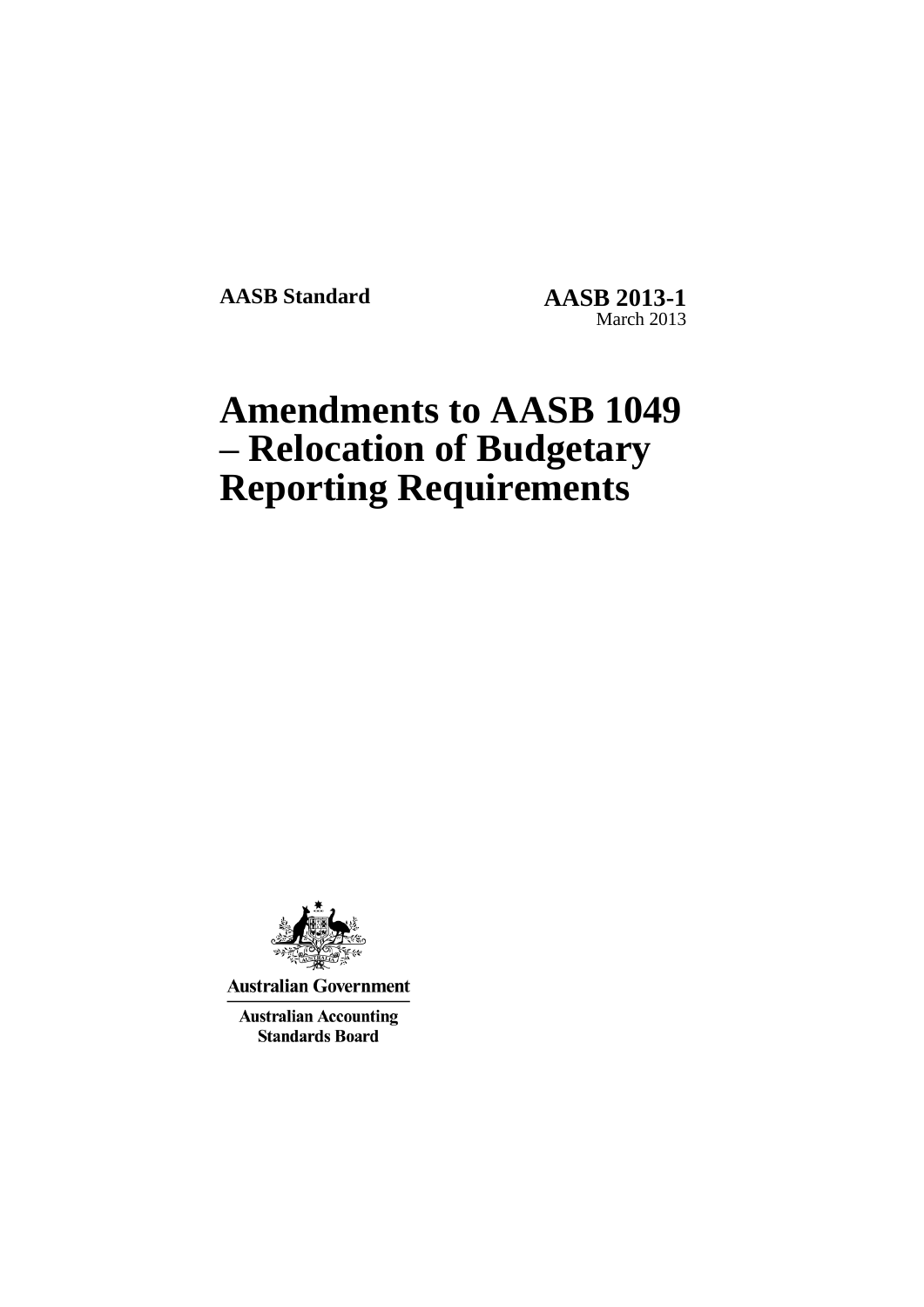## **Obtaining a Copy of this Accounting Standard**

This Standard is available on the AASB website: www.aasb.gov.au. Alternatively, printed copies of this Standard are available for purchase by contacting:

The Customer Service Officer Australian Accounting Standards Board Level 7 600 Bourke Street Melbourne Victoria AUSTRALIA

**Postal address:** PO Box 204 Collins Street West Victoria 8007 AUSTRALIA

Phone: (03) 9617 7637<br>Fax: (03) 9617 7608  $(03)$  9617 7608 E-mail: publications@aasb.gov.au Website: www.aasb.gov.au

## **Other Enquiries**

| Phone:  | $(03)$ 9617 7600     |
|---------|----------------------|
| Fax:    | $(03)$ 9617 7608     |
| E-mail: | standard@aasb.gov.au |

#### COPYRIGHT

© Commonwealth of Australia 2013

This work is copyright. Apart from any use as permitted under the *Copyright Act 1968*, no part may be reproduced by any process without prior written permission. Requests and enquiries concerning reproduction and rights should be addressed to The Director of Finance and Administration, Australian Accounting Standards Board, PO Box 204, Collins Street West, Victoria 8007.

ISSN 1036-4803

**AASB 2013-1** 2 **COPYRIGHT**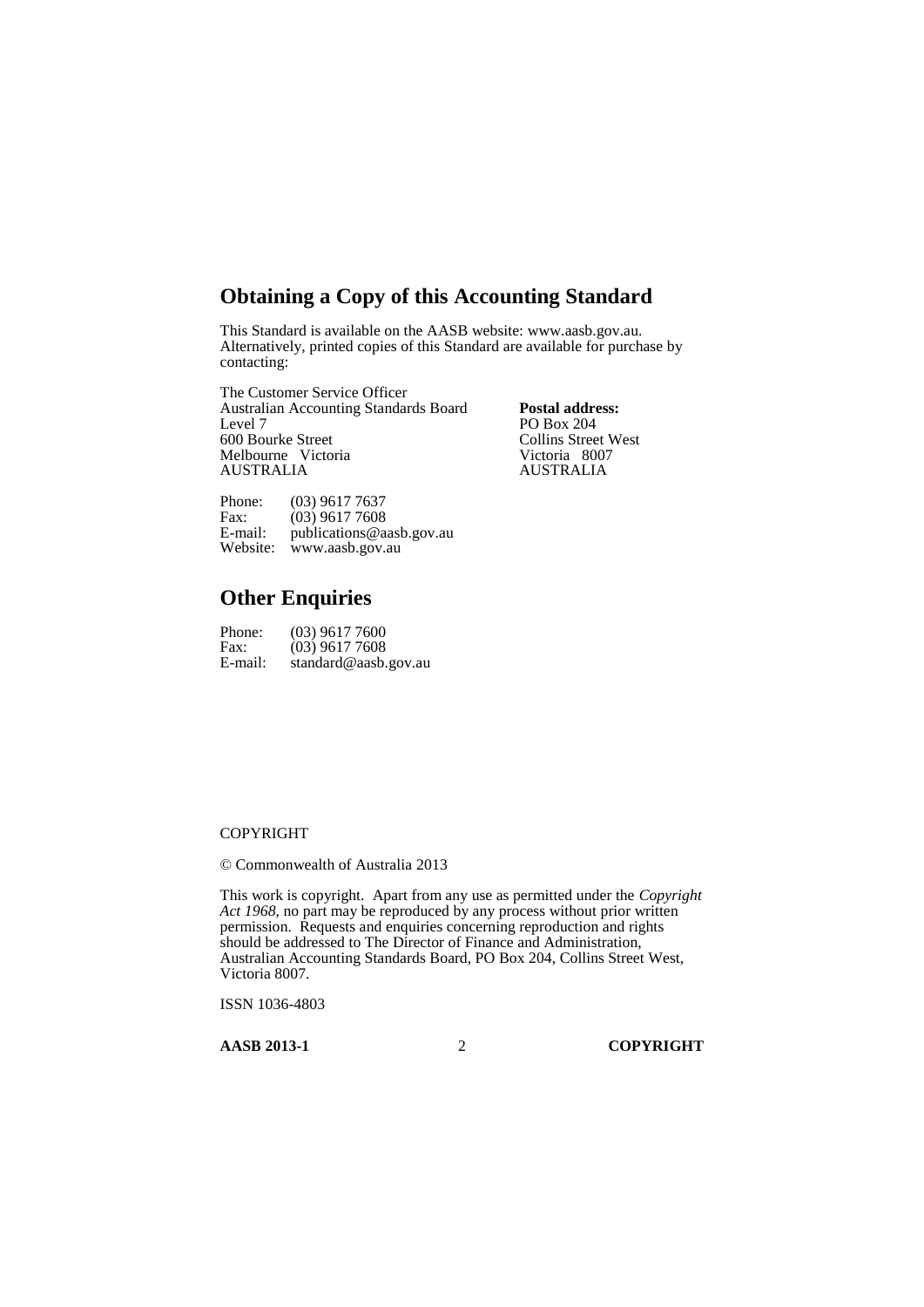# **CONTENTS**

### PREFACE

#### **ACCOUNTING STANDARD AASB 2013-1** *AMENDMENTS TO AASB 1049 – RELOCATION OF BUDGETARY REPORTING REQUIREMENTS*

|                                                                      | Paragraphs |
|----------------------------------------------------------------------|------------|
| Objective                                                            |            |
| Application                                                          | $2 - 5$    |
| Amendments to AASB 1049                                              | $6 - 7$    |
| <b>BASIS FOR CONCLUSIONS</b>                                         | Page 7     |
| Australian Accounting Standard AASB 2013-1 Amendments to AASB 1049 – |            |

*Relocation of Budgetary Reporting Requirements* is set out in paragraphs [1](#page-4-0) - [7.](#page-5-1) All the paragraphs have equal authority.

**AASB 2013-1** 3 **CONTENTS**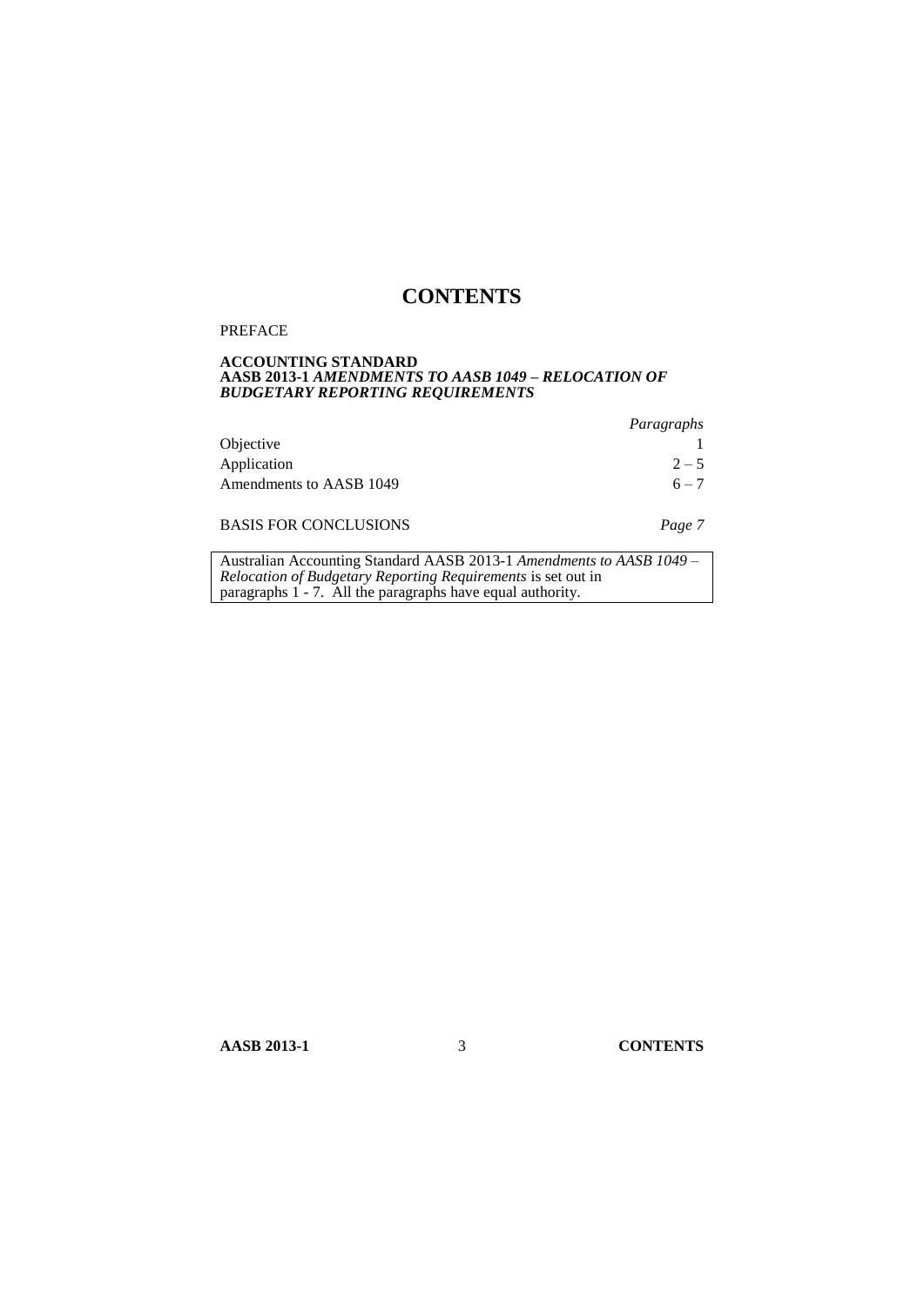## **PREFACE**

## **Introduction**

This Standard makes amendments to Australian Accounting Standard AASB 1049 *Whole of Government and General Government Sector Financial Reporting*.

## **Main Features of this Standard**

## **Application Date**

This Standard applies to annual reporting periods beginning on or after 1 July 2014. Earlier application is permitted for annual reporting periods beginning on or after 1 January 2009 but before 1 July 2014, provided that AASB 1055 *Budgetary Reporting* is also applied to the same period.

## **Amendments to AASB 1049**

This Standard removes the requirements relating to the disclosure of budgetary information from AASB 1049 (without substantive amendment). All budgetary reporting requirements applicable to public sector entities are now located in a single, topic-based, Standard AASB 1055 *Budgetary Reporting*.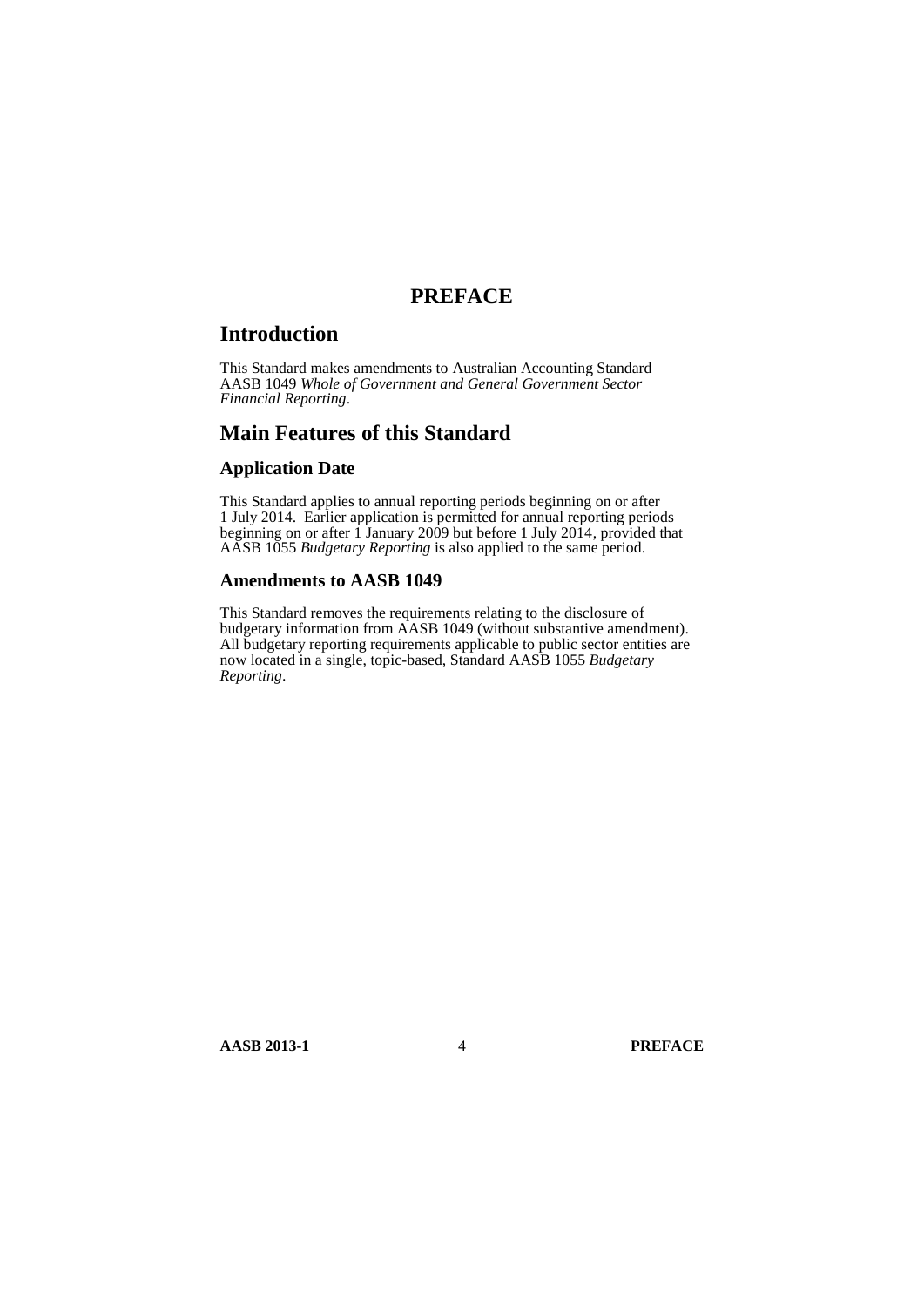# **ACCOUNTING STANDARD AASB 2013-1**

The Australian Accounting Standards Board makes Accounting Standard AASB 2013-1 *Amendments to AASB 1049 – Relocation of Budgetary Reporting Requirements*.

Dated 5 March 2013

Kevin M. Stevenson<br>Chair – AASB

# **ACCOUNTING STANDARD AASB 2013-1**

## *AMENDMENTS TO AASB 1049 – RELOCATION OF BUDGETARY REPORTING REQUIREMENTS*

## **Objective**

<span id="page-4-0"></span>1 The objective of this Standard is to make amendments to AASB 1049 *Whole of Government and General Government Sector Financial Reporting*, to remove the requirements relating to the disclosure of budgetary information specified in that Standard for whole of governments and General Government Sectors (GGSs), as a consequence of the issuance of AASB 1055 *Budgetary Reporting*.

## **Application**

- <span id="page-4-1"></span>**2 This Standard applies to each government's whole of government general purpose financial statements and GGS financial statements.**
- **3 This Standard applies to annual reporting periods beginning on or after 1 July 2014.**
- **4 This Standard may be applied to annual reporting periods beginning on or after 1 January 2009 but before 1 July 2014, provided that AASB 1055 is also applied to the same period.**
- <span id="page-4-2"></span>**5 This Standard uses underlining, striking out and other typographical material to identify some of the amendments to AASB 1049, in order to make the amendments more understandable. However, the amendments made by this Standard do not include that underlining, striking out or other typographical material.**

**AASB 2013-1** 5 **STANDARD**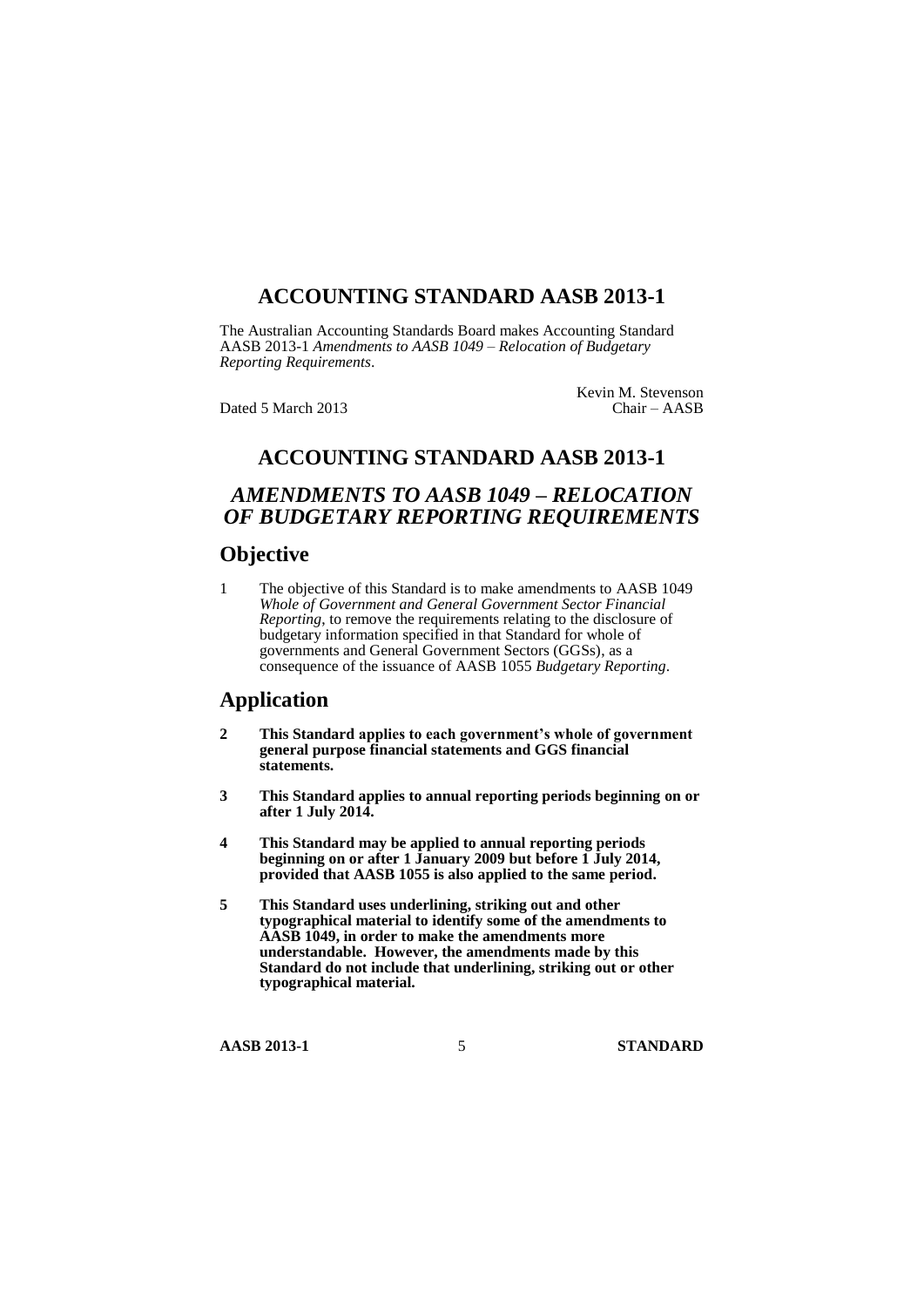## **Amendments to AASB 1049**

- <span id="page-5-0"></span>6 Paragraphs 59-65 and the heading 'Budgetary Information' immediately preceding paragraph 59 are deleted.
- <span id="page-5-1"></span>7 The fourth paragraph of the introductory text to the Illustrative Examples accompanying AASB 1049 is amended as follows (new text is underlined and deleted text is struck through):

Illustrative Examples A and B do not purport to identify all possible differences between GAAP and GFS, nor to present in the financial statements all the line items as might be required by a different set of assumptions. Additionally, they do not illustrate the disclosure of comparative period information or the notes required by paragraphs  $3\overline{9}^1$ , 41 (except the relevant reconciliation notes)<sup>2</sup>, 52(a) and the explanation of differences required by  $52(b)(ii)(B)$ . They also do not illustrate the disclosure requirements of budgetary information (paragraphs 59-65), nor all the disclosures required by other Australian Accounting Standards, such as the disclosure of budgetary information required by AASB 1055 *Budgetary Reporting*.

[Footnotes not reproduced here]

**AASB 2013-1** 6 **STANDARD**